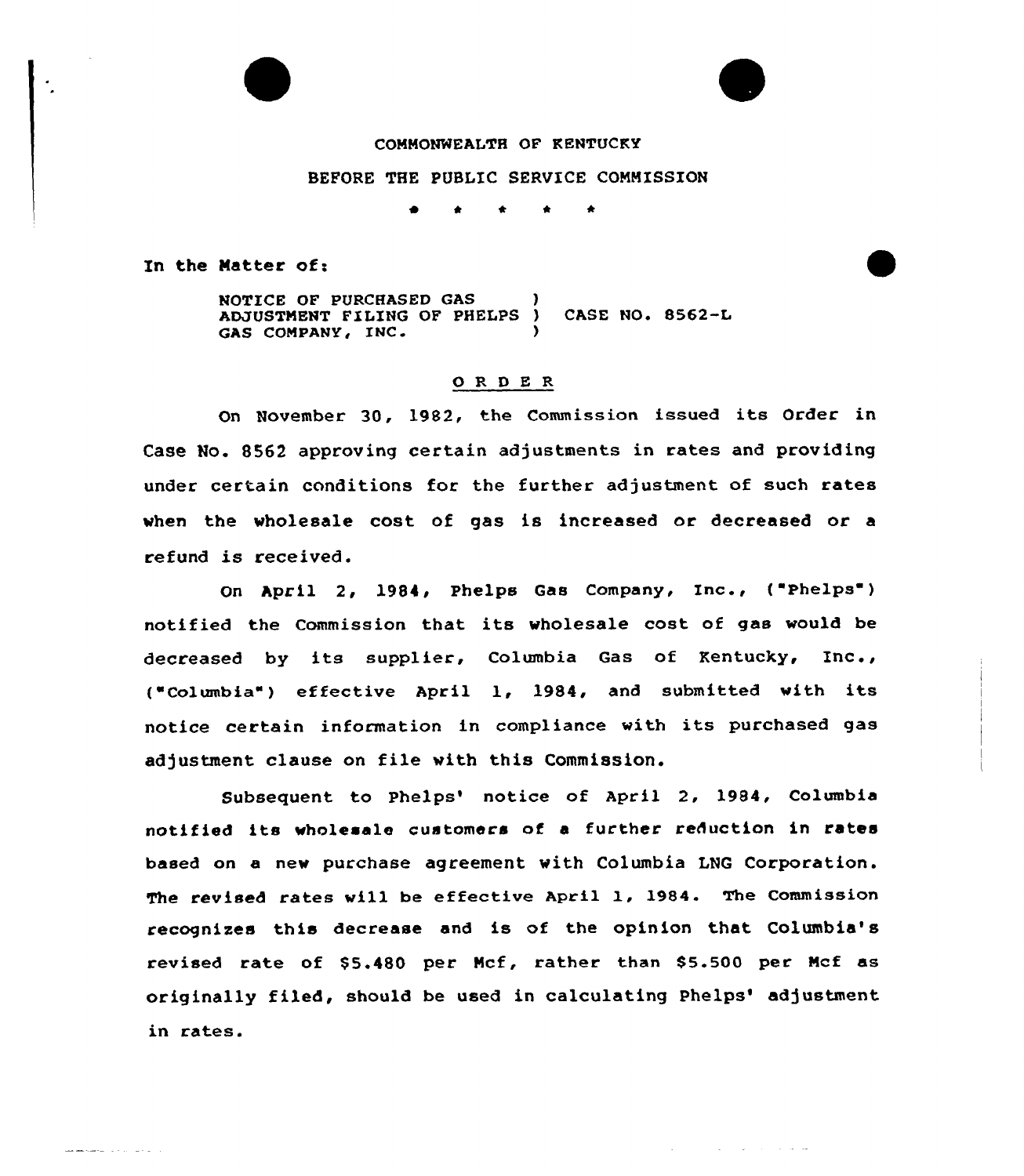After reviewing the record in this case and being advised, the Commission is of the opinion and finds that:

(1} On March &, 1984, Co1umbia notified Phelps that its wholesale cost of gas would be decreased effective April 1, 1984.

(2) Phelps' notice of April 2, 1984, set out certain revisions in rates which Phelps proposed to place into effect, said rates being designed to pass on the wholesale decrease in price from its supplier in the amount of 19.1 cents per Mcf.

(3} On March 29, 1984, Columbia filed revised rates to be effective April 1, 1984, to give effect to <sup>a</sup> favorable new purchase agreement with Columbia LNG Corporation. Columbia notified Phelps that its wholesale cost of gas would be reduced an additional <sup>2</sup> cents per Mcf.

(4) Phelps'djustment in rates should be based on Columbia's revised wholesale rates effective April 1, 1984. The proposed rates should be reduced by a factor of <sup>2</sup> cents per Mcf to reflect Columbia's revision.

(5) Phelps should report to the Commission any excess revenues collected from Apri1 1, 1984, to the date the proposed rates are implemented, along with a plan to refund any excess collections to its customers.

(6) Phelps' adjustment in rates under the purchased gas adjustment provisions approved by the Commission in its order in Case No. 8562 dated November 30, 1982, is fair, just and reasonable and in the public interest and should be effective with gas supplied on and after April 1, 1984.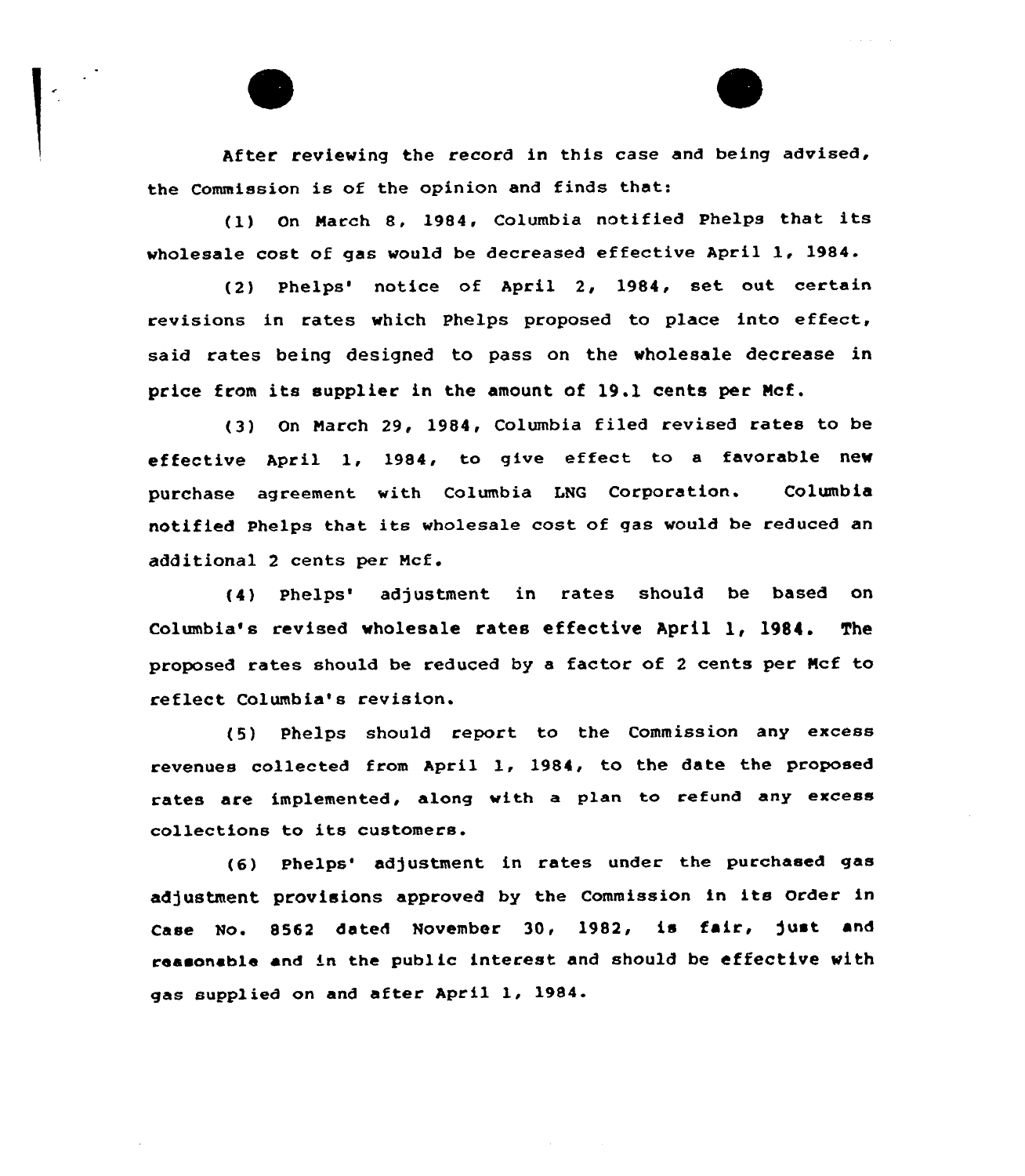IT Is THEREFoRE oRDERED that the rates in the Appendix to this Order be and they hereby are authorized effective with gas supplied on and after April 1, 1984.

IT Is FURTHER QRDERED that within 30 days of the date of this Order phelps shall report to the Commission any excess revenues collected from April 1, 1984, to the date the proposed rates are implemented, along with a plan to refund any excess collections to its customers.

IT IS FURTHER ORDERED that within 30 days of the date of this order Phelps shall file with this Commission its revised tariffs setting out the rates authorized herein.

والمراكب المراكب كالمستحدث والمراكبات

Done at Frankfort, Kentucky, this 17th day of April, 1984. PUBLIC SERVICE COMMISSION

vice Chairman

Commiss

ATTEST:

Secretary

a provincial control